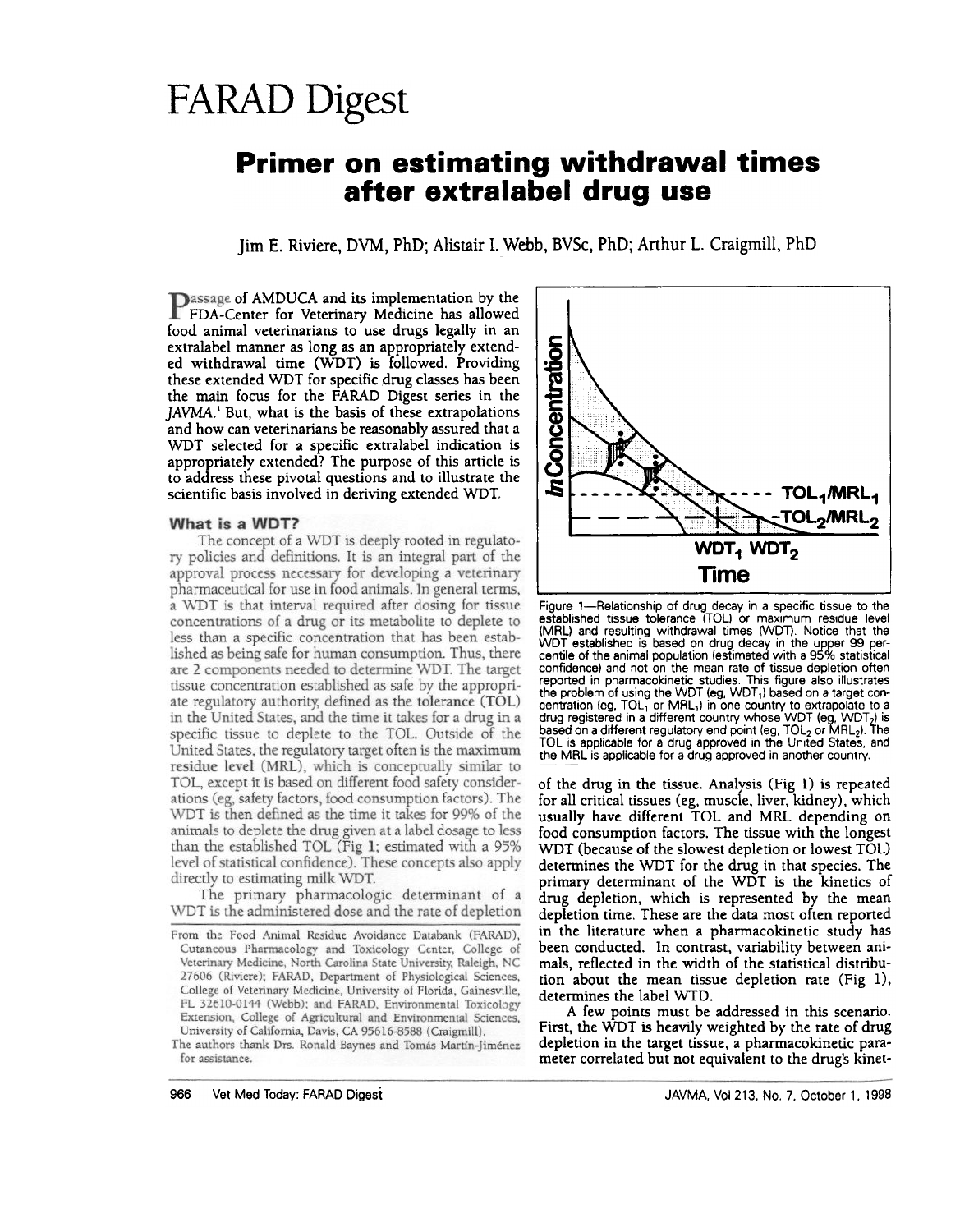ics in plasma. The nature of the correlation is dependent on the complexity of the drug's pharmacokinetic properties. For example, for some sulfonamides, the rate of depletion in plasma and target tissues may be parallel, making extrapolations relatively straightforward. In contrast, aminoglycoside antibiotics have complex tissue kinetics, which are not reflected in the plasma drug concentration versus time profile. For some slow-release (eg, extended duration) medications, the rate of drug depletion actually is controlled by the dosage formulation used, making extrapolations across different formulations difficult. Second, many drugs are metabolized by the body, and the TOl is then determined by the concentration of the so-called marker residue, which is analyzed in the tissue and is used to track overall drug depletion. The pharmacokinetic profile of such a drug often is complex. Finally, there is a large statistical safeguard built into the regulatory system that already compensates for slight errors in dosing, between-individual differences in tissue depletion rates, and other clinical factors. Thus, small errors in dosing or adherence to WDT or alternatively mild disease states that alter drug disposition are accounted for in studies that determined WDT.

Extralabel WDT adjustment-When a veterinarian makes the clinical decision to administer an extralabel dose of drug, how much should the WDT be extended to comply with AMDUCA and ensure that animals being treated are void of violative tissue residues? The following 2 conditions of extralabel use must be considered: increasing the dose for a disease covered by the label or using a normal dose for a disease not covered on the label. Of course, some combination may be present.

The simplest scenario is when a higher dose is used for a label disease condition. In this case, pharmacokinetics is on the side of the veterinarian.<sup>2</sup> To understand this, one needs to be familiar with the concept of half-life, which is the time required for 50% of a drug to be eliminated from an animal or tissue. This is scientifically based on the principles of linear, firstorder decay as reflected by the fact that the plot of drug depletion (Fig 1) is a straight line when plotted on a logarithm concenttation versus time plot (semilog plot). When there is linear decay; the concept of halflife is operative (Table 1).

dose and the TOL was 1 PPB (assuming no metabo- additional 10 to 20%. If the diagnosis suggests a severe lism), the WDT would be 10 half-lives. If the drug had disease condition not on the drug label, which in the a short half-life, such as 2 hours, the WDT may be only veterinarian's clinical judgment might prolong drug a short half-life, such as  $2$  hours, the WDT may be only 20 hours (2 hours X 10 half-lives), which under cur-<br>20 hours (2 hours X 10 half-lives), which under current regulatory guidelines would be rounded up to  $1$  One approach to estimating extralabel WDT is to day. In contrast, if the relevant half-life was 1 day for a use the WDT established in a foreign registered prod-After 10 half-lives have passed, 99.9% of the drug has been eliminated (or if discussing a tissue, 99.9% of the drug has been depleted), and from a 10-g initial dose, only 0.098 g (98 mg) of drug is remaining. The typical therapeutic antibiotic produces a peak plasma concentration of  $10 \mu g/ml$ . Assuming homogeneous distribution throughout the body; the peak tissue concentration would be 10  $\mu$ g/g or 10 PPM. If the process (Table 1) is repeated for this tissue starting at 10 PPM, after 10 half-lives, only 0.001 PPM or 1 PPB would remain in the tissue. If this scenario reflected the label

Table 1-Relationship of half-life to amount of drug in an animal after dosing

| No. of half-lives | <b>Drug remaining (g)</b> | % Drug eliminated |
|-------------------|---------------------------|-------------------|
|                   | 50.0                      | 50.0              |
| 7                 | 25.0                      | 75.0              |
| 3                 | 12.5                      | 87.5              |
|                   | 6.25                      | 93.75             |
| 5                 | 3.125                     | 96.88             |
| 6                 | 1.562                     | 98.44             |
|                   | 0.781                     | 99.22             |
|                   | 0.390                     | 99.61             |
| 9                 | 0.195                     | 99.80             |
| 10                | 0.098                     | 99.90             |

second drug, then the WDT would be 10 days. In this simplified presentation, we are using a working halflife that reflects the slowest depleting 1% of animals given the drug. One can now appreciate the logic required to estimate withdrawal intervals (WDI) for extralabel drug use.

Let us assume that the label dose is doubled. How long should the half-life be extended? In this scenario, our starting dose would now be 200 g, and thus after only 1 more half-life, we would be back to a 100-g dose. The WDT would only be extended by a single half-life (2 hours) to 22 hours and would remain 1 day for the first drug with a half-life of 2 hours and would become 11 days for the second drug for which the halflife is 1 day. In contrast, what happens if the extralabel use involves administering the drug to a diseased animal whose pathophysiologic state results in a doubling of the tissue half-life? Now, the WDT should be  $40$ hours in the first case, which would require a 2-day WDI and 20 days in the second case. One can appreciate that the impact of a severe disease process on WDT is greater than an increase in dose. This is consistent with surveys conducted to determine the cause of violative residues that often identify culled animals as being problematic (Fig 2; Table 2).

The final scenario is when the drug is approved in 1 species but is used in another. This situation becomes much more complicated because of the necessity to extrapolate drug disposition parameters across species. Techniques are available to do this; however, their direct application to determining WDT has not been validated. The best rule of thumb to follow is that, in general, half-lives are shorter in a smaller species. Using the WDT established in a larger species (eg, bovine) as the WDT for a smaller species (eg, ovine) is conservative and should not result in violative residues unless the drug is metabolized differently in the 2 species. Going the other way (small to larger species) is problematic at this point.

What is the take-home lesson for a veterinarian faced with establishing a WDT for extralabel use? We can assume that the label WDT represents approximately 5 to 10 tissue half-lives, and if a dose is doubled, then the WDT should only be increased by an